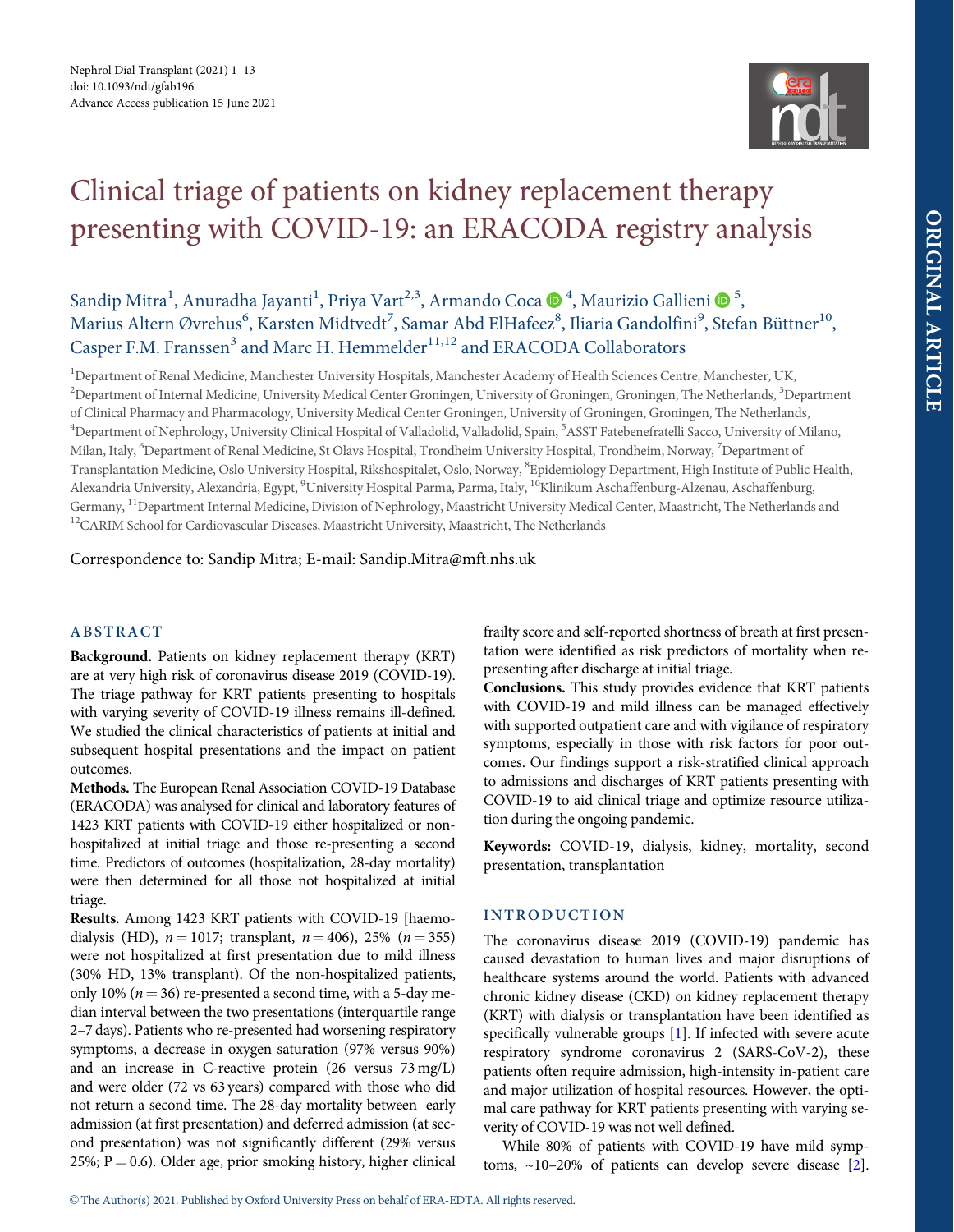#### <span id="page-1-0"></span>What is already known about this subject?

• The clinical triage pathway for kidney replacement therapy (KRT) patients presenting with coronavirus disease 2019 (COVID-19) illness of varying severity has not been well defined. In the current phase of the pandemic, kidney patients are at high risk and present with varying degrees of severity. The ongoing pandemic has placed a major strain on hospital resources and clinical pathways, affecting overall care. The European Renal Association COVID-19 Database is a comprehensive pan-European multicentre registry with prospective data collection on COVID-19.

## What this study adds?

- This study focuses specifically on patients who were not admitted on initial presentation but re-presented to hospitals a second time and compares clinical characteristics and outcomes of hospitalization and 28-day mortality with other cohorts. Such a large, multicentre dataset on this topic has not been presented to our knowledge.
- The study informs the outcome predictors for those admitted on second presentation and their clinical characteristics, indicating how to clinically risk stratify kidney patients safely on initial triage. This provides evidence, reassurance for clinicians and clinical practice parameters on the basis of which such patients with varying COVID-19 severity can be managed when presenting to hospitals.

#### What impact this may have on practice or policy?

• This study will help in attaining optimal hospital resource utilization for COVID-19 and also create capacity for treating non-COVID-related illness in kidney patients. This is impoortant information from COVID-19 Wave 1 and such knowledge transfer will support the restoration plan for renal services.

Understanding the factors associated with progression of symptoms from the asymptomatic stage through to severe illness is essential for developing efficient and appropriate clinical triage systems. Avoidance of unnecessary hospitalizations, when clinically appropriate and safe, will offer protection for COVID-19 patients from potential exposure to hospital-acquired infections, minimize the risk of transmitting COVID-19 infections to others, allow continuation of standard and routine care, cause less disruption to patient lives and avoid overwhelming the healthcare system. There is limited information on risk factors that precipitate the need for hospital admission, worsening of symptoms following discharge and readmission outcomes in KRT patients with COVID-19. Characteristics and outcomes of patients with mild–moderate disease who are not hospitalized have been scarcely reported in the literature [\[3](#page-12-0)]. As the pandemic is sustained through a second and possible future waves, with a simultaneous increase in identification rates from enhanced testing and continued disruption of routine care, we urgently need to establish optimum triage tools to support decision making on hospitalization of KRT patients affected by COVID-19.

We analysed the data of patients receiving KRT who presented with COVID-19. Clinical features, laboratory results and outcomes of hospitalized and non-hospitalized patients at first presentation were studied and compared with characteristics of patients who returned for a second assessment. In addition, we identified predictors of subsequent admission and poor outcomes in those not admitted at their initial presentation.

#### MATERIALS AND METHODS

#### Study design and participants

This observational study used data from the European Renal Association COVID-19 Database (ERACODA), which was established in March 2020 [[4](#page-12-0)]. This initiative is endorsed by the European Renal Association–European Dialysis and Transplantation Association (ERA-EDTA) and currently involves the cooperation of >200 physicians representing 130 centres in 31 countries, mostly in Europe and bordering the Mediterranean Sea. Data were collected on adult  $( \geq 18$  years of age) patients with kidney failure treated with either long-term dialysis or a functioning kidney allograft. Patients were diagnosed with COVID-19 illness based on a positive result on a real-time reverse transcription polymerase chain reaction assay of nasal or pharyngeal swab specimens and/or compatible findings on computed tomography (CT) scan of the lungs. Data were gathered from outpatients as well as hospitalized patients. Physicians responsible for the care of these patients registered detailed demographic and clinical data, including information pertaining to disease severity, treatment and outcomes.

The ERACODA is hosted at the University Medical Center Groningen, Groningen, The Netherlands. Data are recorded using REDCap software (Research Electronic Data Capture, Vanderbilt University Medical Center, Nashville, TN, USA) [[4](#page-12-0)]. Patient-identifiable information was stripped from each record and data were stored pseudonymized. The study was approved by the Institutional Review Board of the University Medical Center Groningen, who deemed the collection and analysis of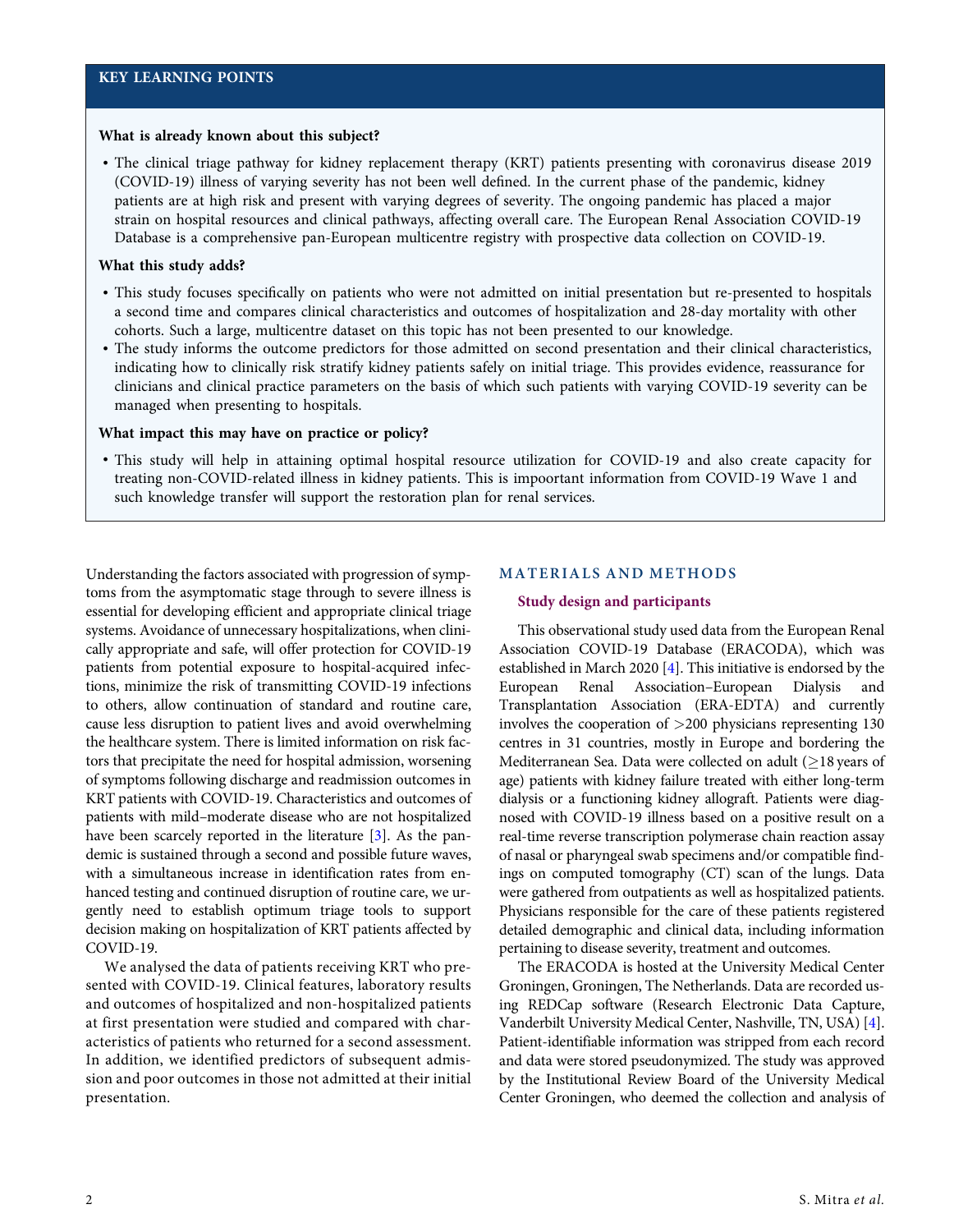<span id="page-2-0"></span>data exempt from ethics review as per the Medical Research Involving Human Subjects Act (WMO).

## Data collection

For the current study, all patients with a COVID-19 diagnosis between 1 February and 30 June 2020 with complete clinical datasets on hospitalizations and Day 28 outcomes were included in the analysis. Detailed information was collected on patient characteristics (including age, sex, race, frailty score, comorbidities, hospitalization and medication use) and COVID-19-related characteristics (reason for COVID-19 screening, presenting symptoms, vital signs and laboratory test results) at presentation. Frailty was assessed on a scale of 1–9 based on the Clinical Frailty Scale (CFS) [[5](#page-12-0)]. The CFS uses clinical descriptors and pictographs to generate a frailty score for a patient, with a score of 1 representing very fit and a score of 9 representing a terminally ill patient. Comorbidities were recorded from patient records and obesity was defined as a body mass index (BMI)  $\geq$ 30 kg/m<sup>2</sup>. Information was also collected on practical and logistic considerations, which mainly referred to organizational and local infrastructure constraints. We kept the definition broad to tease out the proportion of patients where decision making for clinical triage was based on patient and disease characteristics alone.

## Statistical analysis

First, we examined characteristics of hospitalized and nonhospitalized patients at their first and second presentations. Second, we assessed characteristics of patients who were not admitted to the hospital initially but presented a few days later. To assess the disease course, we compared characteristics of the first and second presentations of those patients who presented twice. Continuous data are presented as mean  $\pm$  standard deviation (SD) or as median with interquartile range (IQR) in case of a non-normal distribution. Categorical data are presented as percentages. Characteristics were compared between groups using Student's t test for continuous variables (Mann–Whitney U test for non-normally distributed data) and Pearson chi-square for categorical variables.

To examine 28-day mortality, cumulative survival probabilities were plotted on Kaplan–Meier curves and compared using logrank tests for three groups of patients: those hospitalized at the first visit, those not hospitalized at the first visit who did not return for a second visit and those not hospitalized at the first visit who returned for a second visit.

For those patients who were discharged after the first presentation, we identified predictors of 28-day mortality, hospitalization and second presentation using a backward elimination procedure. For 28-day mortality, this was done using Cox proportional hazards regression, whereas predictors for hospitalization and second presentation were identified using a Fine and Gray competing risk model to account for the competing risk of mortality [\[6](#page-12-0)]. Candidate predictors were selected in a two-stage process. First, candidate factors were selected based on clinical knowledge. These factors include age, sex, race/ethnicity, tobacco use, frailty score, X-ray finding, CT scan finding, obesity, diabetes, hypertension, lung disease, active malignancy, autoimmune disease, angiotensin-converting enzyme inhibitors (ACEis) or angiotensin receptor blockers (ARBs) use, type of KRT (dialysis/transplant), COVID-19-related symptoms and vital signs, including cough, fever, shortness of breath, headache, diarrhoea, nausea/vomiting, temperature, oxygen saturation, respiration rate, pulse rate, lymphocyte count and Creactive protein (CRP). Subsequently, each of these variables was examined in a univariable analysis and those with a P-value <0.1 were considered candidate predictors for the multivariable model. Those variables with a P-value  $<$  0.2 in the multivariable model were identified as predictors and were included in the final model [[7](#page-12-0), [8](#page-12-0)].

All analyses were performed using Stata version 14.0 (StataCorp, College Station, TX, USA). A two-sided P-value <0.05 indicated statistical significance.

## RESULTS

A total of 1596 patients on KRT presented for evaluation of COVID-19 symptoms between 1 February and 30 June 2020. After excluding patients with missing information on hospitalization  $(n = 27)$ , 28-day clinical status  $(n = 121)$  or both  $(n = 25)$ , 1423 patients were included for analysis. Of these patients, at first presentation, 1068 were hospitalized and 355 were not hospitalized. Among the 355 patients not hospitalized at first presentation, 36 patients returned for a second presentation and 34 of them were hospitalized ([Figure 1\)](#page-3-0).

## Patient characteristics

The demographic and clinical characteristics of patients in the study are shown in [Table 1.](#page-4-0) On average, patients were 64 years old and the majority were male (61%). A total of 406 (29%) patients were kidney transplant recipients and 1017 (71%) were dialysis patients [99% haemodialysis (HD) and 1% peritoneal dialysis (PD)]. From this cohort of 1423 patients, 355 patients (25%) were not admitted at first presentation [13%  $(n = 53)$  of kidney transplant patients and 30%  $(n = 302)$  of dialysis patients]. The gender distribution, age and frailty score of these 355 non-hospitalized patients were similar to those of patients who were hospitalized after their initial assessment. However, the non-hospitalized patients had lower CRP values (13 versus 38 mg/L) and less frequent pulmonary symptoms including cough (38% versus 58%) and shortness of breath (11% versus 44%) and fewer abnormalities on chest X-ray (9% versus 44%) or CT scan (6% versus 41%). X-ray was not performed in 74% of non-hospitalized and 39% of hospitalized patients and CT scan was not performed in 81% of non-hospitalized and 68% of hospitalized patients on their first presentation. The median duration of in-patient stays among those hospitalized was 15 days (IQR 9–23). Only five patients were discharged alive within 24 h of hospital admission.

## Second presentation

Thirty-six of the 355 patients (10%) who were not hospitalized at their first assessment presented for a second time with clinical illness [\(Table 1\)](#page-4-0). Of these 36 patients, the numbers of transplant and dialysis recipients were 8 (22%) and 28 (78%), respectively. Among the 355 patients who were not hospitalized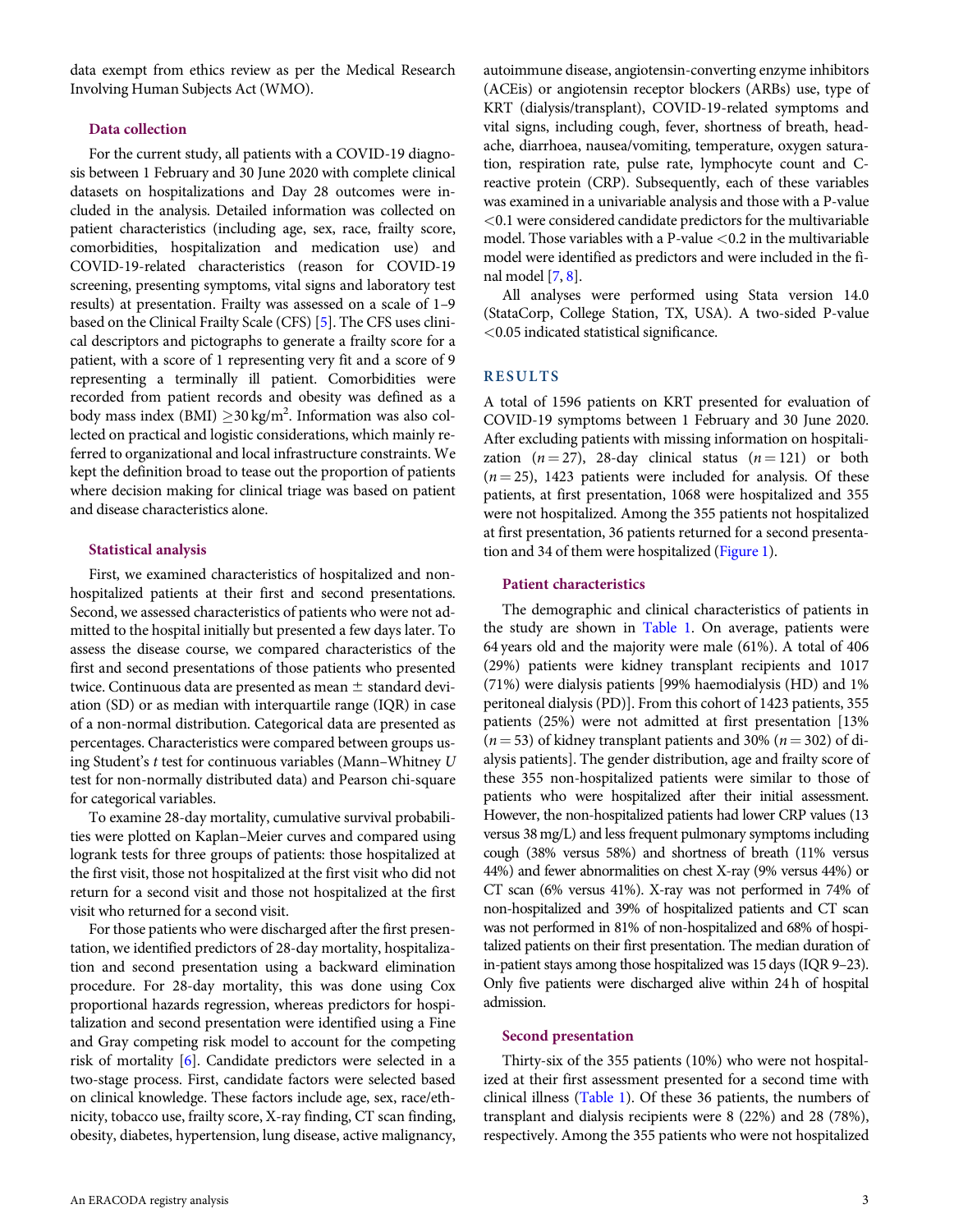<span id="page-3-0"></span>

FIGURE 1: Flow chart for patient presentation and hospitalization.

initially, practical and logistical considerations precluded first hospital admission for 9% of patients who returned for a second assessment, compared with 1% of those who did not return [\(Supplementary data,](https://academic.oup.com/ndt/article-lookup/doi/10.1093/ndt/gfab196#supplementary-data) [Table S1\)](https://academic.oup.com/ndt/article-lookup/doi/10.1093/ndt/gfab196#supplementary-data). [Supplementary data](https://academic.oup.com/ndt/article-lookup/doi/10.1093/ndt/gfab196#supplementary-data), [Figure S1](https://academic.oup.com/ndt/article-lookup/doi/10.1093/ndt/gfab196#supplementary-data) shows the distribution of patients with a second presentation according to their country of residence. Second attendance cases were 5% of the reported cases in each country, except for France, where 24% of the reported cases returned for a second assessment [\(Supplementary data](https://academic.oup.com/ndt/article-lookup/doi/10.1093/ndt/gfab196#supplementary-data), [Table S2\)](https://academic.oup.com/ndt/article-lookup/doi/10.1093/ndt/gfab196#supplementary-data). The median time interval between the first and second presentation was 5 days (IQR 2–7) [\(Supplementary data](https://academic.oup.com/ndt/article-lookup/doi/10.1093/ndt/gfab196#supplementary-data), [Figure S2\)](https://academic.oup.com/ndt/article-lookup/doi/10.1093/ndt/gfab196#supplementary-data). Patients who presented a second time were older, more often had a history of prior tobacco use and more frequently had diabetic kidney disease compared with those who did not re-present at the hospital [\(Table 1\)](#page-4-0). Furthermore, these patients more often had pulmonary symptoms including cough (56% versus 36%) and shortness of breath (22% versus 10%), abnormalities on chest X-ray (14% versus 8%), lower mean systolic blood pressure  $(129 \pm 26 \text{ versus } 139 \pm 25 \text{ mmHg})$  and a higher median CRP value  $[26 \text{ mg/L}$  (IQR 6-58) versus 12 (2-36)] on initial attendance compared with those patients who did not return for a second presentation.

# Evolution of symptoms, vital signs and laboratory results from first hospital attendance to the second presentation

Patients who sought healthcare input for a second time had clinical symptoms characterized by worsening of respiratory illness, with cough, shortness of breath and a decline in their vital parameters, namely an increase in respiration rate, a decrease in blood oxygen saturation (from 97% to 90%) and an increase in pulse rate (from 73 to 78 bpm). Temperature and blood pressure did not change significantly between the first and second presentations [\(Table 2](#page-6-0)). An increase in CRP (from 26 to 73 mg/ L) was also noted at the second presentation.

# Comparison of characteristics of patients hospitalized at their first presentation and at baseline for those patients who returned for a second hospital episode

Compared with patients admitted after their initial consultation, those who were admitted later were older, more often had prior tobacco use and at the time of their initial assessment, less often had shortness of breath and fever, a lower respiratory rate, higher oxygen saturation, lower diastolic blood pressure and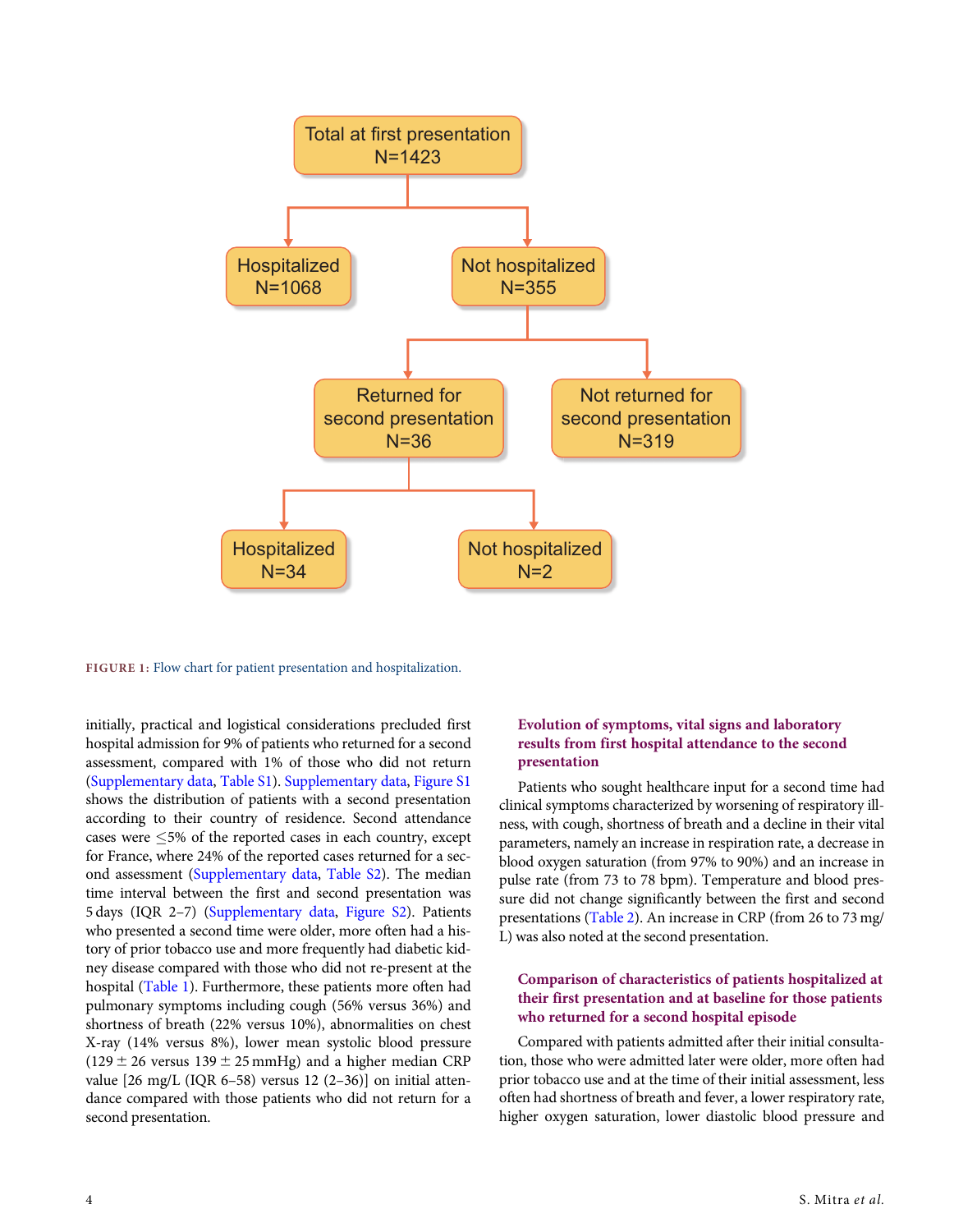## <span id="page-4-0"></span>Table 1. Characteristics of all patients at first presentation stratified according to their hospital admission status

|                                                       |                     | Hospitalization at<br>first presentation |                                  |              | Not hospitalized at first<br>presentation ( $n = 355$ ) |                                                                |              |
|-------------------------------------------------------|---------------------|------------------------------------------|----------------------------------|--------------|---------------------------------------------------------|----------------------------------------------------------------|--------------|
| Characteristics                                       | Total<br>$(N=1423)$ | Yes<br>$(n=1068)$                        | No.<br>$(n=355)$                 | P-value      | Returned for<br>second presentation<br>$(n=36)$         | Did not return for P-value<br>second presentation<br>$(n=319)$ |              |
| Sex (male), %                                         | 61                  | 62                                       | 56                               | 0.06         | 64                                                      | 55                                                             | 0.33         |
| Age (years), mean $\pm$ SD                            | $64 \pm 15$         | $64 \pm 14$                              | $64 \pm 16$                      | 0.53         | $72 \pm 14$                                             | $63 \pm 16$                                                    | 0.002        |
| BMI (kg/m <sup>2</sup> ), mean $\pm$ SD               | $27 \pm 5$          | $27 \pm 5$                               | $27 \pm 6$                       | 0.67         | $27 \pm 4$                                              | $27 \pm 6$                                                     | 0.86         |
| Race, %                                               |                     |                                          |                                  | 0.05         |                                                         |                                                                | 0.93         |
| Asian                                                 | 3<br>6              | 3                                        | $\overline{4}$<br>$\overline{7}$ |              | 6                                                       | $\overline{4}$                                                 |              |
| <b>Black or African descent</b><br>White or Caucasian | 86                  | 5<br>86                                  | 86                               |              | 9<br>83                                                 | $\overline{7}$<br>86                                           |              |
| Other or unknown                                      | 5                   | 6                                        | 3                                |              | 3                                                       | 3                                                              |              |
| Tobacco use, %                                        |                     |                                          |                                  | < 0.001      |                                                         |                                                                | 0.001        |
| Current                                               | 6                   | $\overline{7}$                           | $\overline{4}$                   |              | $\boldsymbol{0}$                                        | $\overline{4}$                                                 |              |
| Prior                                                 | 22                  | 22                                       | 19                               |              | 42                                                      | 17                                                             |              |
| Never                                                 | 45                  | 47                                       | 39                               |              | 42                                                      | 39                                                             |              |
| Unknown                                               | 28                  | 24                                       | 37                               |              | 17                                                      | 40                                                             |              |
| CFS (AU), mean $\pm$ SD                               | $3.7 \pm 1.8$       | $3.7 \pm 1.8$                            | $3.7 \pm 1.7$                    | 0.74         | $3.9 \pm 1.7$                                           | $3.7 \pm 1.8$                                                  | 0.44         |
| Patient identification, %                             |                     |                                          |                                  | < 0.001      |                                                         |                                                                | 0.03         |
| Symptoms only                                         | 73                  | 75                                       | 66                               |              | 85                                                      | 64                                                             |              |
| Symptoms and contact                                  | 14                  | 15                                       | 11                               |              | 15                                                      | 10                                                             |              |
| No symptoms but contact                               | 5                   | 5                                        | 6                                |              | $\boldsymbol{0}$                                        | 6                                                              |              |
| Routine screening                                     | 8                   | 5                                        | 17                               |              | $\boldsymbol{0}$                                        | 20                                                             |              |
| COVID-19 test result, %                               |                     |                                          |                                  |              |                                                         |                                                                |              |
| Positive                                              | 94                  | 92                                       | 97                               |              | 92                                                      | 98                                                             |              |
| Negative                                              | $\overline{4}$      | 5                                        | $\overline{c}$                   |              | 6                                                       | $\overline{c}$                                                 |              |
| Intermediate/unknown                                  | $\overline{2}$      | $\overline{2}$                           | $\mathbf{1}$                     |              | 3                                                       | $\overline{\phantom{0}}$                                       |              |
| Abnormality on X-ray (yes), %                         | 35                  | 44                                       | 9                                | < 0.001      | 14                                                      | 8                                                              | 0.03         |
| Abnormality on CT scan (yes), %                       | 32                  | 41                                       | 6                                | < 0.001      | 8                                                       | 5                                                              | 0.35         |
| Comorbidities, %                                      |                     |                                          |                                  |              |                                                         |                                                                |              |
| Obesity<br>Hypertension                               | 23<br>83            | 23<br>83                                 | 21<br>84                         | 0.45<br>0.79 | 15<br>83                                                | 22<br>84                                                       | 0.34<br>0.95 |
| Diabetes mellitus                                     | 39                  | 40                                       | 39                               | 0.62         | 44                                                      | 38                                                             | 0.45         |
| Coronary artery disease                               | 29                  | 30                                       | 28                               | 0.50         | 33                                                      | 27                                                             | 0.44         |
| Heart failure                                         | 19                  | 21                                       | 14                               | 0.007        | 17                                                      | 14                                                             | 0.68         |
| Chronic lung disease                                  | 12                  | 12                                       | 11                               | 0.55         | 17                                                      | 11                                                             | 0.28         |
| Active malignancy                                     | 6                   | $\overline{7}$                           | 3                                | 0.01         | 8                                                       | 3                                                              | 0.08         |
| Autoimmune disease                                    | 5                   | 5                                        | $\overline{4}$                   | 0.31         | 8                                                       | 3                                                              | 0.11         |
| Primary kidney disease, %                             |                     |                                          |                                  |              |                                                         |                                                                |              |
| Primary glomerulonephritis                            | 16                  | 16                                       | 13                               | 0.12         | 14                                                      | 13                                                             | 0.81         |
| Pyelonephritis                                        | $\overline{c}$      | 3                                        | $\,1$                            | 0.20         | $\boldsymbol{0}$                                        | $\overline{c}$                                                 | 0.45         |
| Interstitial nephritis                                | $\overline{4}$      | 5                                        | 3                                | 0.10         | 3                                                       | $\overline{3}$                                                 | 0.92         |
| Hereditary kidney disease                             | 10                  | 10                                       | 12                               | 0.24         | 9                                                       | 12                                                             | 0.53         |
| Congenital diseases                                   | $\mathbf{2}$        | $\boldsymbol{2}$                         | 3                                | 0.26         | $\boldsymbol{0}$                                        | $\mathfrak{Z}$                                                 | $0.28\,$     |
| Vascular diseases                                     | 13                  | 12                                       | 14                               | 0.47         | 17                                                      | 14                                                             | 0.55         |
| Secondary glomerular disease                          | 7                   | $\overline{7}$                           | 10                               | 0.06         | 11                                                      | 10                                                             | 0.74         |
| Diabetic kidney disease                               | 21                  | 22                                       | 19                               | 0.27         | 34                                                      | 17                                                             | 0.02         |
| Other<br>Unknown                                      | 14<br>10            | 13                                       | 18                               | 0.02<br>0.09 | 6                                                       | 19                                                             | 0.05         |
| Dialysis (yes), %                                     | 71                  | 11<br>67                                 | 8<br>85                          | < 0.001      | 6<br>$78\,$                                             | 8<br>86                                                        | 0.63<br>0.19 |
| HD <sup>a</sup>                                       | 99                  | 99                                       | 99                               | 0.29         | 100                                                     | 99                                                             | 0.57         |
| ${\rm PD}^{\rm a}$                                    | $\mathbf{1}$        | $\mathbf{1}$                             | $\mathbf{1}$                     |              | $\boldsymbol{0}$                                        | $\mathbf{1}$                                                   |              |
| Residual diuresis ≥200 mL/day <sup>a</sup>            | 32                  | 33                                       | 31                               | 0.002        | 46                                                      | 29                                                             | 0.006        |
| Transplant waiting list status <sup>a</sup> , %       |                     |                                          |                                  | 0.001        |                                                         |                                                                | 0.12         |
| Active on waiting list                                | 11                  | 11                                       | 10                               |              | 7                                                       | 11                                                             |              |
| In preparation                                        | 10                  | 10                                       | $10\,$                           |              | $\boldsymbol{7}$                                        | $10\,$                                                         |              |
| Temporarily not on list                               | 9                   | 10                                       | $\overline{7}$                   |              | $\overline{4}$                                          | 6                                                              |              |
| Not transplantable                                    | 63                  | 64                                       | 61                               |              | 82                                                      | 58                                                             |              |
| Unknown                                               | $\overline{7}$      | 5                                        | 13                               |              | $\boldsymbol{0}$                                        | 15                                                             |              |
| Transplantation (yes), %                              | 29                  | 34                                       | 15                               |              | 22                                                      | 14                                                             |              |
| Time since transplantation <sup>b</sup> , %           |                     |                                          |                                  | 0.12         |                                                         |                                                                | 0.04         |
| $<$ 1 year                                            | $\overline{7}$      | 8                                        | $\overline{c}$                   |              | $\boldsymbol{0}$                                        | 13                                                             |              |

Continued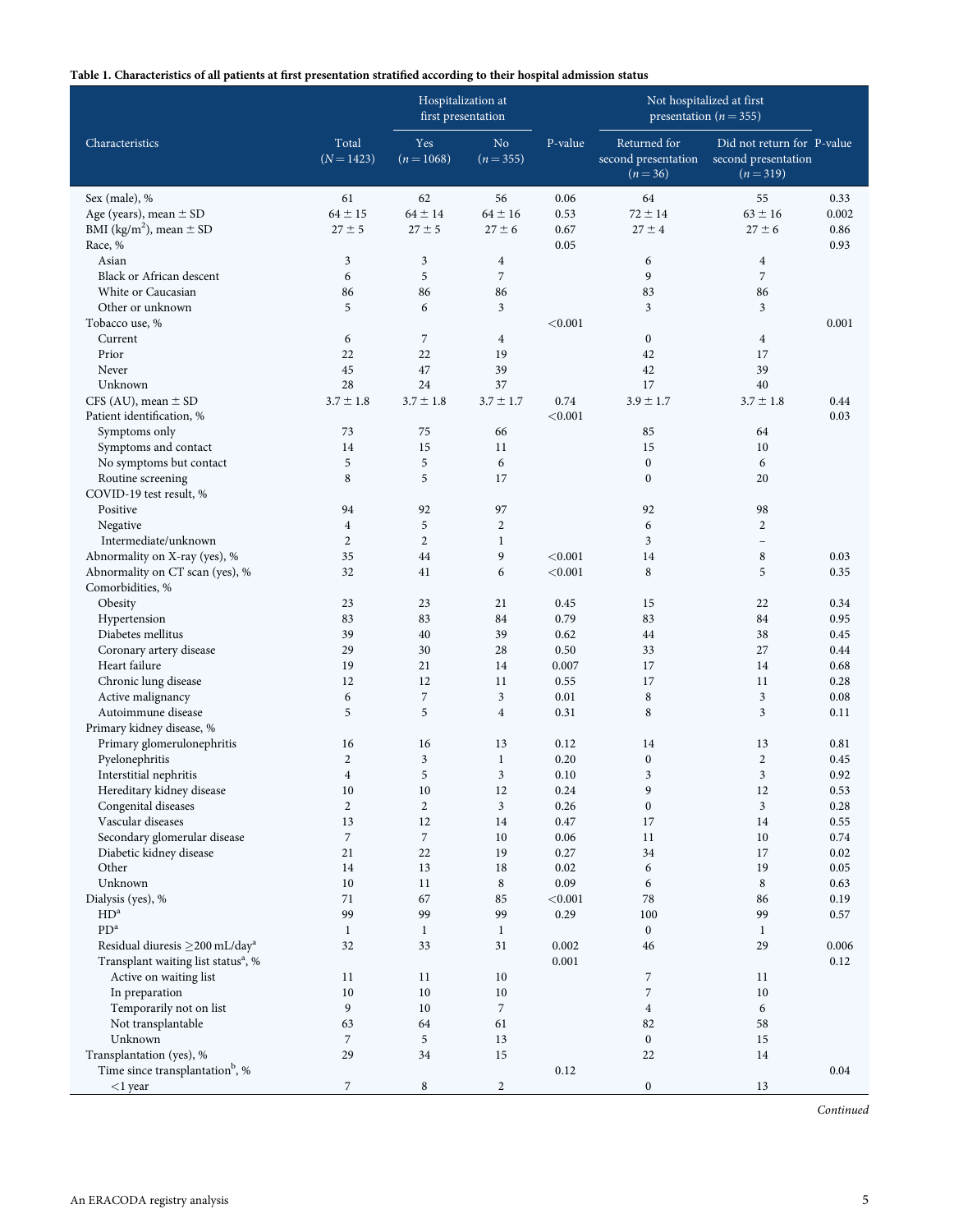### Table 1. Continued

|                                        |                     | Hospitalization at<br>first presentation |                 |         | Not hospitalized at first<br>presentation ( $n = 355$ ) |                                                                |       |
|----------------------------------------|---------------------|------------------------------------------|-----------------|---------|---------------------------------------------------------|----------------------------------------------------------------|-------|
| Characteristics                        | Total<br>$(N=1423)$ | Yes<br>$(n=1068)$                        | No<br>$(n=355)$ | P-value | Returned for<br>second presentation<br>$(n=36)$         | Did not return for P-value<br>second presentation<br>$(n=319)$ |       |
| $1-5$ years                            | 32                  | 31                                       | 42              |         | 50                                                      | 40                                                             |       |
| $>5$ years                             | 61                  | 61                                       | 57              |         | 38                                                      | 60                                                             |       |
| Medication, %                          |                     |                                          |                 |         |                                                         |                                                                |       |
| ACE inhibitor use (yes)                | 16                  | 17                                       | 14              | 0.32    | 19                                                      | 11                                                             | 0.007 |
| ARB inhibitor use (yes)                | 16                  | 15                                       | 19              | 0.12    | 22                                                      | 15                                                             | 0.014 |
| Use of immunosuppressive medication, % |                     |                                          |                 |         |                                                         |                                                                |       |
| Prednisone                             | 85                  | 86                                       | 84              | 0.61    | 92                                                      | 82                                                             | 0.41  |
| Tacrolimus                             | 67                  | 67                                       | 66              | 0.83    | 67                                                      | 66                                                             | 0.97  |
| Cyclosporine                           | 10                  | 11                                       | $\overline{7}$  | 0.45    | $\boldsymbol{0}$                                        | 8                                                              | 0.31  |
| Mycophenolate                          | 58                  | 58                                       | 55              | 0.63    | 50                                                      | 56                                                             | 0.68  |
| Azathioprine                           | $\overline{4}$      | $\overline{4}$                           | $\overline{4}$  | 0.82    | $\boldsymbol{0}$                                        | 5                                                              | 0.44  |
| mTOR inhibitor                         | 12                  | 12                                       | 11              | 0.81    | 17                                                      | 10                                                             | 0.49  |
| Disease characteristics                |                     |                                          |                 |         |                                                         |                                                                |       |
| Days from symptoms onset, median (IQR) | $2(0-4)$            | $2(0-5)$                                 | $1(0-3)$        | < 0.001 | $1(0-4)$                                                | $1(0-3)$                                                       | 0.28  |
| Presenting symptoms, %                 |                     |                                          |                 |         |                                                         |                                                                |       |
| Sore throat                            | 12                  | 13                                       | 9               | < 0.001 | 17                                                      | 8                                                              | 0.04  |
| Cough                                  | 53                  | 58                                       | 38              | < 0.001 | 56                                                      | 36                                                             | 0.009 |
| Shortness of breath                    | 36                  | 44                                       | 11              | < 0.001 | 22                                                      | 10                                                             | 0.005 |
| Fever                                  | 62                  | 68                                       | 44              | < 0.001 | 50                                                      | 43                                                             | 0.007 |
| Headache                               | 11                  | 13                                       | $\,8\,$         | < 0.001 | 14                                                      | $\,8\,$                                                        | 0.006 |
| Nausea or vomiting                     | 12                  | 13                                       | $\overline{7}$  | < 0.001 | 6                                                       | $\overline{7}$                                                 | 0.004 |
| Diarrhoea                              | 16                  | 18                                       | 11              | < 0.001 | 14                                                      | 10                                                             | 0.008 |
| Myalgia or arthralgia                  | 21                  | 23                                       | 16              | < 0.001 | 26                                                      | 15                                                             | 0.003 |
| Vital signs, mean $\pm$ SD             |                     |                                          |                 |         |                                                         |                                                                |       |
| Temperature (°C)                       | $37.5 \pm 1.1$      | $37.6 \pm 1.1$                           | $37.2 \pm 1.0$  | < 0.001 | $37.3 \pm 1.2$                                          | $37.2 \pm 1.0$                                                 | 0.55  |
| Respiration rate (per min)             | $20 \pm 6$          | $20 \pm 6$                               | $17 \pm 4$      | < 0.001 | $17 \pm 4$                                              | $17 \pm 3$                                                     | 0.85  |
| $O2$ saturation room air (%)           | $94 \pm 6$          | $93 \pm 6$                               | $97 \pm 3$      | < 0.001 | $97 \pm 3$                                              | $97 \pm 3$                                                     | 0.60  |
| SBP (mm Hg)                            | $135 \pm 25$        | $135 \pm 25$                             | $137 \pm 24$    | 0.14    | $129 \pm 22$                                            | $139 \pm 25$                                                   | 0.04  |
| DBP (mm Hg)                            | $75 \pm 15$         | $76 \pm 15$                              | $73 \pm 15$     | 0.05    | $69 \pm 15$                                             | $74 \pm 15$                                                    | 0.07  |
| Pulse rate (bpm)                       | $84 \pm 16$         | $85 \pm 16$                              | $77 \pm 13$     | < 0.001 | $73 \pm 11$                                             | $77 \pm 14$                                                    | 0.13  |
| Laboratory test results                |                     |                                          |                 |         |                                                         |                                                                |       |
| Creatinine increase $(>25%)^b$         | 30                  | 33                                       | 8               | < 0.001 | 25                                                      | 12                                                             | 0.007 |
| Lymphocytes (×1000/µL), median (IQR)   | $0.9(0.6-1.3)$      | $0.9(0.5-1.3)$                           | $0.9(0.6-1.2)$  | 0.87    | $0.7(0.5-1.1)$                                          | $0.9(0.6-1.2)$                                                 | 0.41  |
| CRP (mg/L), median (IQR)               | $31(8-84)$          | $38(10-95)$                              | $13(3-43)$      | < 0.001 | $26(6-58)$                                              | $12(2-36)$                                                     | 0.02  |

Groups were compared using Student's t, Wilcoxon or chi-square test as appropriate. Obesity is defined as BMI >30 kg/m<sup>2</sup>. O<sub>2</sub>, oxygen; SBP, systolic blood pressure; DBP, diastolic blood pressure; bpm, beats per minute; mTOR, mechanistic target of rapamycin.

a In dialysis patients only.

<sup>b</sup>In transplant recipients only.

heart rate and less often had an abnormality on chest X-ray or CT scan [\(Table 3](#page-7-0)).

#### 28-day mortality

A total of 314 of 1068 patients (29%) died among those who were admitted to the hospital at first presentation. Nine of 36 patients (25%) who were not hospitalized at first presentation died after they returned for admission, whereas 19 of 319 patients (6%) died who were not hospitalized initially but also did not return for a second assessment. The mortality rate in those who were hospitalized at the second presentation did not differ from that of patients who were admitted at the first presentation ( $P = 0.61$ ). However, the mortality rate was signficantly lower among patients who were not hospitalized at the first visit and did not return for reassessment  $(P < 0.001)$ [\(Figure 2](#page-8-0)). Mortality also did not differ between those who were hospitalized at the first presentation and those who returned for

a second presentation (29% versus 25%;  $P = 0.60$ ). Among those who had delayed hospital admission, all nine deaths occurred in HD patients. KRT modality did not appear as a strong predictor in the multivariate model.

# Predictors of prognosis in those not admitted at first presentation

Older age, prior tobacco use, higher clinical frailty score, autoimmune disease and shortness of breath were identified as predictors of 28-day mortality in patients who were not hospitalized after their initial presentation with COVID-19 ([Table 4](#page-9-0)). Older age, prior tobacco use and increased shortness of breath were identified as predictors of deferred hospital attendance ([Supplementary data](https://academic.oup.com/ndt/article-lookup/doi/10.1093/ndt/gfab196#supplementary-data), [Table S3\)](https://academic.oup.com/ndt/article-lookup/doi/10.1093/ndt/gfab196#supplementary-data) and hospital admission at the second assessment [\(Supplementary data](https://academic.oup.com/ndt/article-lookup/doi/10.1093/ndt/gfab196#supplementary-data), [Table S4\)](https://academic.oup.com/ndt/article-lookup/doi/10.1093/ndt/gfab196#supplementary-data).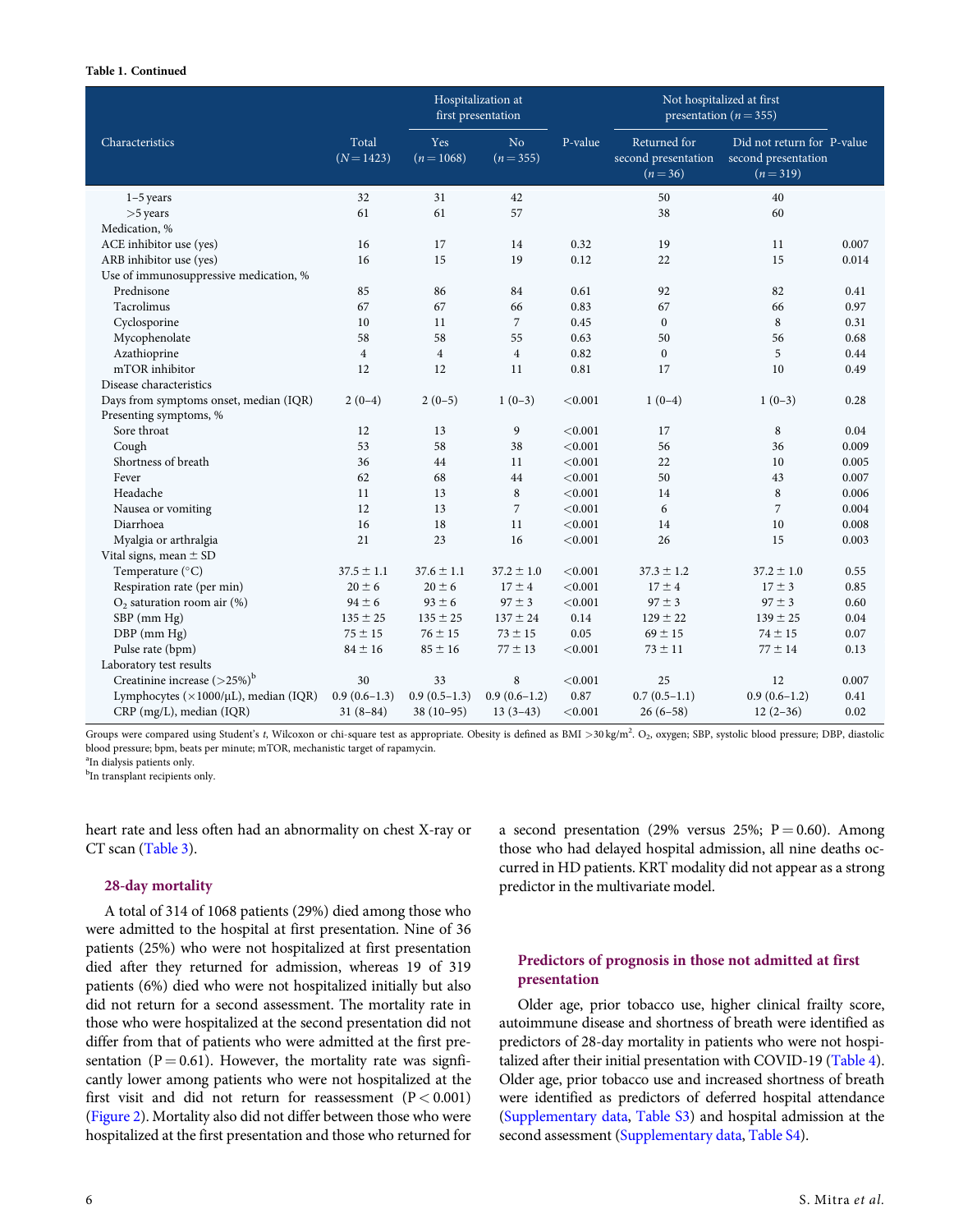<span id="page-6-0"></span>Table 2. Patient characteristics at first and second presentation in those who presented on two separate occasions  $(N=36)$ 

| Characteristics                                     | Patient characteristics by presentation |                                  |         |
|-----------------------------------------------------|-----------------------------------------|----------------------------------|---------|
|                                                     | First presentation ( $n = 36$ )         | Second presentation ( $n = 36$ ) | P-value |
| Patient identification, n                           |                                         |                                  | 0.03    |
| Symptoms only                                       | 85                                      | 93                               |         |
| Symptoms and contact                                | 15                                      | $\overline{4}$                   |         |
| No symptoms but contact                             | $\boldsymbol{0}$                        | $\boldsymbol{0}$                 |         |
| Routine screening                                   | $\mathbf{0}$                            | $\overline{4}$                   |         |
| Presenting symptoms, %                              |                                         |                                  |         |
| Sore throat                                         | 17                                      | 1                                | 0.41    |
| Cough                                               | 56                                      | 64                               | 0.18    |
| Shortness of breath                                 | 22                                      | 53                               | 0.002   |
| Fever                                               | 50                                      | 64                               | 0.13    |
| Headache                                            | 14                                      | 19                               | 0.16    |
| Nausea or vomiting                                  | 6                                       | 19                               | 0.03    |
| Diarrhoea                                           | 14                                      | 25                               | 0.16    |
| Myalgia or arthralgia                               | 26                                      | 25                               | 0.71    |
| Vital signs, mean $\pm$ SD                          |                                         |                                  |         |
| Temperature $(^{\circ}C)$                           | $37.3 \pm 1.2$                          | $37.6 \pm 0.9$                   | 0.19    |
| Respiration rate (per min)                          | $17 \pm 4$                              | $23 \pm 9$                       | 0.003   |
| $O_2$ saturation room air $(\%)$                    | $97 \pm 3$                              | $90 \pm 10$                      | 0.001   |
| SBP (mm Hg)                                         | $129 \pm 22$                            | $133 \pm 26$                     | 0.44    |
| $DBP$ (mm $Hg$ )                                    | $69 \pm 15$                             | $70 \pm 14$                      | 0.67    |
| Pulse rate (bpm)                                    | $73 \pm 11$                             | $78 \pm 13$                      | 0.04    |
| Laboratory test results                             |                                         |                                  |         |
| Creatinine increase $(>25%)^a$                      | 25                                      | 62                               | 0.001   |
| Lymphocytes ( $\times$ 1000/ $\mu$ L), median (IQR) | $0.7(0.5-1.1)$                          | $0.7(0.4-0.9)$                   | 0.02    |
| CRP (mg/L), median (IQR)                            | $26(6-58)$                              | $73(21-151)$                     | < 0.001 |

Groups were compared using Student's t, Wilcoxon or chi-square test as appropriate. O<sub>2</sub>, oxygen; SBP, systolic blood pressure; DBP, diastolic blood pressure; bpm, beats per minute. <sup>a</sup>In transplant recipients only.

## DISCUSSION

In this study from the ERACODA, we found that 25% of patients on KRT who presented with a COVID-19 diagnosis did not require hospitalization, due to milder clinical symptoms. Only 10% of these patients returned to the hospital with progressive illness and required hospitalization after a second clinical assessment. For most of these patients, the return to the hospital was necessary within 1 week from their initial attendance. Reassuringly, the 28-day survival of those who had a deferred hospital admission did not differ from those who were admitted at their initial clinical presentation. Our data indicate that stratification for admitting KRT patients presenting with COVID-19 can be done safely based on clinical parameters.

These findings will affect our approach to management of these patients. Hospital bed occupancy due to patients with COVID-19 may increase during the second and third waves of the pandemic while awaiting the full effects of vaccination programmes. It may be necessary to clinically triage patients presenting with a COVID-19 diagnosis. This study suggests that, despite being an extremely vulnerable group, a clinical risk stratification strategy to determine the optimal location of care for patients receiving KRT presenting with COVID-19 can be justified. Those with mild symptoms or minor derangements of diagnostic tests may be managed as outpatients at home or in dedicated dialysis facilities or clinics. However, it is essential to ensure this is supported by follow-up with teams dedicated to deliver this remotely or face-to-face, during their dialysis visits or close follow-up at the outpatient wards for kidney transplant recipients. Our study identified that older age, frailty, a prior history of smoking and self-reported shortness of breath are associated with hospital re-attendance in patients not hospitalized after the initial presentation. Older age and frailty were previously recognized as predictors of hospitalization of HD patients with COVID-19 infection [\[9\]](#page-12-0). The possibility of predisposition to COVID-19 pneumonia in the context of underlying smokinginduced lung damage is high. Bacterial co-infection in the general population is believed to be less frequent (3.5%), but in hospitalized patients, the risk of secondary bacterial infection is significant at 14.3% and many patients receive antibiotics, with worsening respiratory illness [\[10\]](#page-12-0). These reports justify closer outpatient monitoring of risk factors invulnerable KRT patients.

Outpatient management of the general population with COVID-19, after presenting in Emergency Departments (EDs), has been primarily examined in patients who are typically young and not multimorbid, unlike the dialysis cohort [[11](#page-12-0)]. In these low-risk patients, a minority require hospitalization after being discharged home from the ED. ED revisits occurred for 13.7% of patients, which is similar to our study. The inpatient admission rate at 30 days was 4.6%, with 0.7% requiring intensive care [[11](#page-12-0)]. The importance of early and optimum outpatient care of COVID-19 patients is now recognized, based on the current understanding of the biophysical distribution of COVID-19 viral particles. It is well-recognized that COVID-19 exists in the exhaled air of an infected person, raising the risk of reinoculation. In hospitalized patients, negative-pressure rooms are used to reduce the spread of communicable diseases outside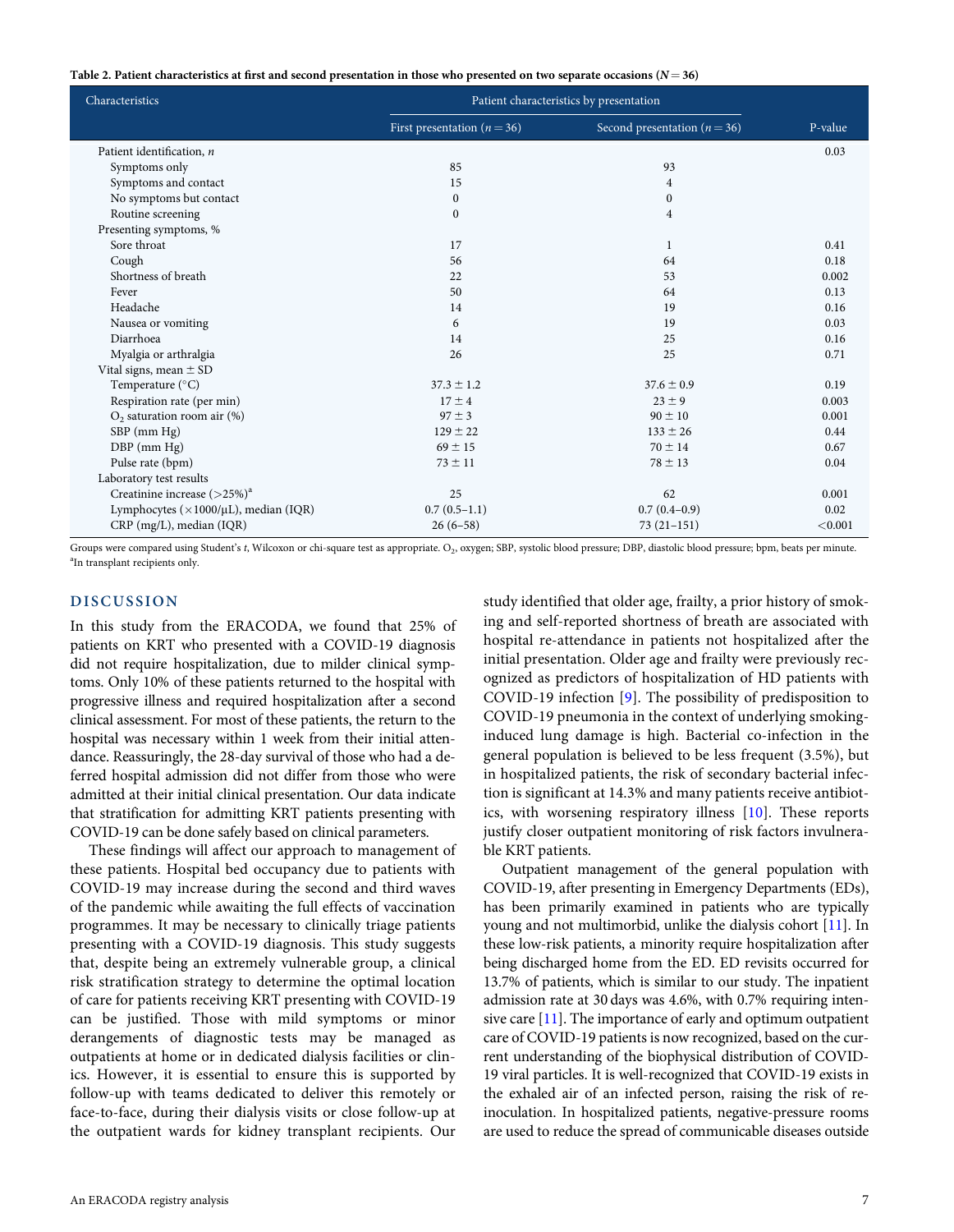## <span id="page-7-0"></span>Table 3. Characteristics of patients admitted to hospital after the first and second presentation

| Characteristics                                     | Admitted after first presentation<br>$(n=1068)$ | Admitted after second presentation<br>$(n=34)$ | P-value          |
|-----------------------------------------------------|-------------------------------------------------|------------------------------------------------|------------------|
| Sex (male), %                                       | 62                                              | 62                                             | 0.97             |
| Age (years), mean $\pm$ SD                          | $64 \pm 14$                                     | $71 \pm 14$                                    | 0.005            |
| BMI (kg/m <sup>2</sup> ), mean $\pm$ SD             | $27 \pm 5$                                      | $27 \pm 5$                                     | 0.83             |
| Race, %                                             |                                                 |                                                | 0.49             |
| Asian                                               | 3                                               | 6                                              |                  |
| Black or African descent                            | 5                                               | 9                                              |                  |
| White or Caucasian                                  | 86                                              | 82                                             |                  |
| Other or unknown                                    | 6                                               | $\mathfrak{Z}$                                 |                  |
| Tobacco use, %                                      |                                                 |                                                | 0.03             |
| Current                                             | 7                                               | $\boldsymbol{0}$                               |                  |
| Prior                                               | 22                                              | 41                                             |                  |
| Never                                               | 47                                              | 44                                             |                  |
| Unknown                                             | 24                                              | 15                                             |                  |
| CFS (AU), mean $\pm$ SD                             | $3.7 \pm 1.8$                                   | $4.0 \pm 1.7$                                  | 0.34             |
| Patient identification, $n$                         |                                                 |                                                | 0.37             |
| Symptoms only                                       | 75                                              | 88                                             |                  |
| Symptoms and contact                                | 15                                              | 12                                             |                  |
| No symptoms but contact                             | 5                                               | $\boldsymbol{0}$                               |                  |
| Routine screening                                   | 5                                               | $\boldsymbol{0}$                               |                  |
| COVID-19 test result, $n$                           |                                                 |                                                | 0.77             |
| Positive                                            | 92                                              | 91                                             |                  |
| Negative                                            | 5                                               | 6                                              |                  |
| Intermediate/unknown                                | $\overline{c}$                                  | $\mathfrak{Z}$                                 | 0.002            |
| Abnormality on X-ray (yes), $n$                     | 44                                              | 15                                             |                  |
| Abnormality on CT scan (yes), n<br>Comorbidities, % | 41                                              | 6                                              | < 0.001          |
|                                                     | 23                                              | 16                                             | 0.33             |
| Obesity<br>Hypertension                             | 83                                              | 82                                             | 0.92             |
| Diabetes mellitus                                   | 40                                              | 47                                             | 0.41             |
| Coronary artery disease                             | 30                                              | 35                                             | 0.49             |
| Heart failure                                       | 21                                              | 18                                             | 0.65             |
| Chronic lung disease                                | 12                                              | 18                                             | 0.37             |
| Active malignancy                                   | $\sqrt{2}$                                      | 9                                              | 0.69             |
| Autoimmune disease                                  | 5                                               | 9                                              | 0.31             |
| Primary kidney disease, %                           |                                                 |                                                |                  |
| Primary glomerulonephritis                          | 16                                              | 15                                             | 0.84             |
| Pyelonephritis                                      | 3                                               | $\boldsymbol{0}$                               | 0.34             |
| Interstitial nephritis                              | 5                                               | 3                                              | 0.66             |
| Hereditary kidney disease                           | 10                                              | 9                                              | 0.92             |
| Congenital diseases                                 | $\overline{2}$                                  | $\boldsymbol{0}$                               | 0.43             |
| Vascular diseases                                   | 12                                              | 18                                             | 0.32             |
| Secondary glomerular disease                        | 7                                               | 9                                              | 0.59             |
| Diabetic kidney disease                             | 22                                              | 33                                             | 0.12             |
| Other                                               | 13                                              | 6                                              | 0.25             |
| Unknown                                             | 11                                              | 6                                              | 0.37             |
| Dialysis (yes), %                                   | 67                                              | 79                                             | 0.13             |
| HD <sup>a</sup>                                     | 99                                              | 100                                            | 0.73             |
| PD <sup>a</sup>                                     | $\mathbf{1}$                                    | $\mathbf{0}$                                   |                  |
| Residual diuresis $\geq$ 200 mL/day <sup>a</sup>    | 33                                              | 48                                             | 0.08             |
| Transplant waiting list status <sup>a</sup> , %     |                                                 |                                                | 0.39             |
| Active on waiting list                              | 11                                              | $\boldsymbol{7}$                               |                  |
| In preparation                                      | 10                                              | $\sqrt{2}$                                     |                  |
| Temporarily not on list                             | 10                                              | $\overline{4}$                                 |                  |
| Not transplantable                                  | 64                                              | 81                                             |                  |
| Unknown                                             | 5                                               | $\boldsymbol{0}$                               |                  |
| Kidney transplant (yes), %                          | 34                                              | 21                                             |                  |
| Time since transplantation <sup>b</sup> , %         |                                                 |                                                | 0.57             |
| $<$ 1 year                                          | $\,$ 8 $\,$                                     | 14                                             |                  |
| 1-5 years                                           | 31                                              | 43                                             |                  |
| $>5$ years                                          | 61                                              | 43                                             |                  |
| Medication, %                                       |                                                 |                                                |                  |
| ACE inhibitor use (yes)<br>ARB inhibitor use (yes)  | 17<br>$15\,$                                    | 21<br>24                                       | 0.37<br>$0.18\,$ |
|                                                     |                                                 |                                                |                  |

Continued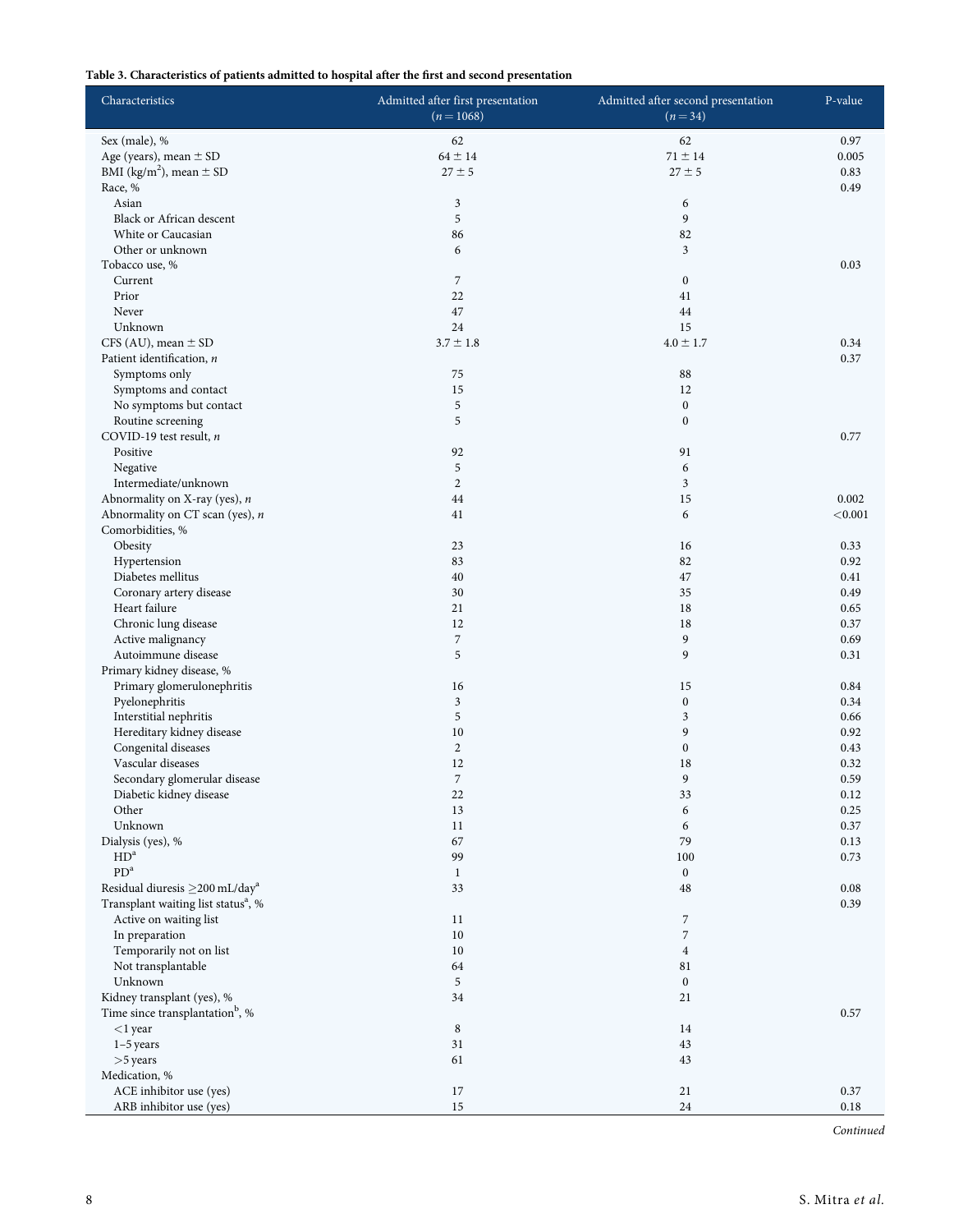#### <span id="page-8-0"></span>Table 3. Continued

| Characteristics                                     | Admitted after first presentation<br>$(n=1068)$ | Admitted after second presentation<br>$(n=34)$ | P-value |
|-----------------------------------------------------|-------------------------------------------------|------------------------------------------------|---------|
| Immunosuppressant use, %                            |                                                 |                                                |         |
| Prednisone                                          | 86                                              | 91                                             | 0.63    |
| Tacrolimus                                          | 67                                              | 64                                             | 0.79    |
| Cyclosporine                                        | 11                                              | $\mathbf{0}$                                   | 0.49    |
| Mycophenolate                                       | 58                                              | 45                                             | 0.39    |
| Azathioprine                                        | $\overline{4}$                                  | $\boldsymbol{0}$                               | 0.75    |
| mTOR inhibitor                                      | 12                                              | 18                                             | 0.81    |
| Disease characteristics                             |                                                 |                                                |         |
| Days from symptom onset, median (IQR)               | $2(0-5)$                                        | $1(0-4)$                                       | 0.32    |
| Presenting symptoms, %                              |                                                 |                                                |         |
| Sore throat                                         | 13                                              | 18                                             | 0.63    |
| Cough                                               | 58                                              | 56                                             | 0.93    |
| Shortness of breath                                 | 44                                              | 24                                             | 0.05    |
| Fever                                               | 68                                              | 50                                             | 0.02    |
| Headache                                            | 13                                              | 15                                             | 0.67    |
| Nausea or vomiting                                  | 13                                              | 6                                              | 0.21    |
| Diarrhoea                                           | 18                                              | 15                                             | 0.37    |
| Myalgia or arthralgia                               | 23                                              | 27                                             | 0.28    |
| Vital signs, mean $\pm$ SD                          |                                                 |                                                |         |
| Temperature (°C)                                    | $37.6 \pm 1.1$                                  | $37.4 \pm 1.2$                                 | 0.21    |
| Respiration rate (per min)                          | $20 \pm 6$                                      | $17 \pm 4$                                     | 0.006   |
| $O2$ saturation room air (%)                        | $93 \pm 6$                                      | $96 \pm 3$                                     | 0.003   |
| SBP (mm Hg)                                         | $135 \pm 25$                                    | $129 \pm 22$                                   | 0.19    |
| $DBP$ (mm $Hg$ )                                    | $76 \pm 15$                                     | $69 \pm 15$                                    | 0.009   |
| Pulse rate (bpm)                                    | $85 \pm 16$                                     | $74 \pm 11$                                    | < 0.001 |
| Laboratory test results                             |                                                 |                                                |         |
| Creatinine increase $(>25%)^b$                      | 33                                              | 25                                             | 0.52    |
| Lymphocytes ( $\times$ 1000/ $\mu$ L), median (IQR) | $0.9(0.5-1.3)$                                  | $0.7(0.5-1.1)$                                 | 0.42    |
| CRP (mg/L), median (IQR)                            | $38(10-95)$                                     | $29(5-63)$                                     | 0.14    |

Groups were compared using Student's t, Wilcoxon or chi-square test as appropriate. Obesity is defined as BMI >30 kg/m<sup>2</sup>. DBP, diastolic blood pressure; O<sub>2</sub>, oxygen; SBP, systolic blood pressure; mTOR, mechanistic target of rapamycin.

a In dialysis patients only.

<sup>b</sup>In transplant recipients only.



FIGURE 2: Kaplan–Meier survival curves for 28-day mortality (from date of first presentation)\*. (1) Hospitalized at first visit = hospitalized at first visit excluding those who were admitted also on second visit (n  $=$  1089, events  $=$  314). (2) Not hospitalized at first visit  $=$  not admitted on first visit and did not return for second visit ( $n = 319$ , events = 19). (3) Hospitalized at second visit  $=$  not admitted on first visit but returned for a second visit and hospitalized ( $n = 34$ , events = 9).  $*P$  value  $= 0.61$  for cumulative survival difference between 1 and 3 and P < 0.001 for survival difference between 1 and 2 and 2 and 3.

of the room. In patients treated outside the hospital, this could be achieved by spending time outdoors or indoors with windows open. Oxygen, anti-thrombotic therapy and new or repurposed immunomodulatory and antiviral drugs are also in development or in trials to help facilitate outpatient management to the extent possible.

At first presentation with COVID-19, the proportion of transplant patients admitted was higher than that at the second presentation (33% versus 21%), possibly deemed at higer risk or suggesting a potential lag in the evolution of symptoms in the HD cohort. This may also be due to potentially earlier identification of HD patients compared with transplant patients, as a larger proportion of cases on HD were identified through routine screening. Alternatively, this could also imply a lower threshold for admission of home-based transplant patients in contrast to HD patients who routinely attend for in-centre dialysis. In a publication from Spain that reported on the course of a small cohort of HD patients, a mild clinical presentation at diagnosis did not necessarily guarantee a benign course, as all patients ultimately developed radiological abnormalities hence the need for a robust pathway of monitoring if discharged at the outset [\[12\]](#page-12-0). The safety of outpatient management of HD recipients was reported in another study by Medjeral-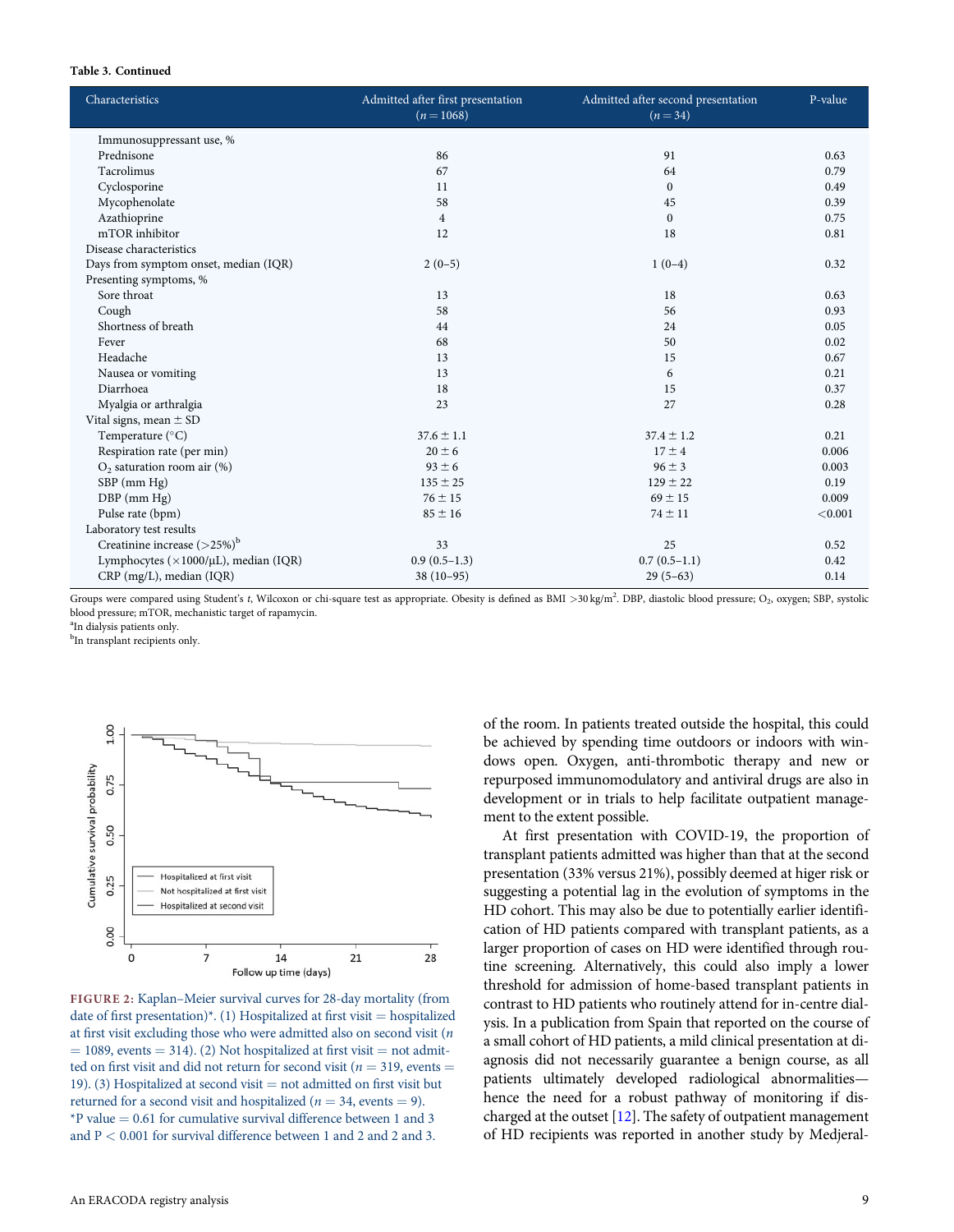<span id="page-9-0"></span>

| Table 4. Predictors of 28-day mortality in those not admitted to hospital at first presentation ( $n = 355$ , events = 28) (presented as hazard ratios with 95% |  |
|-----------------------------------------------------------------------------------------------------------------------------------------------------------------|--|
| confidence intervals)                                                                                                                                           |  |

| Characteristics                  | Univariable              | P-value                  | Multivariable        | P-value |
|----------------------------------|--------------------------|--------------------------|----------------------|---------|
| Age (years)                      | $1.06(1.03-1.10)$        | < 0.001                  | $1.05(0.99 - 1.10)$  | 0.08    |
| Sex (male)                       | $1.43(0.66 - 3.09)$      | 0.37                     |                      |         |
| Race                             |                          |                          |                      |         |
| White/Caucasian                  | Ref.                     |                          |                      |         |
| Asian                            | $3.04(0.91 - 10.17)$     | 0.07                     |                      |         |
| Black/African descent            | $1.10(0.26 - 4.69)$      | 0.90                     |                      |         |
| Other/unknown                    | $1.32(0.18 - 9.83)$      | 0.78                     |                      |         |
| Tobacco use                      |                          |                          |                      |         |
| Never                            | Ref.                     |                          |                      |         |
| Current                          | $0.98(0.13 - 7.64)$      | 0.98                     |                      |         |
| Prior                            | $2.58(1.12 - 5.98)$      | 0.027                    | $2.51(1.01-6.25)$    | 0.05    |
| Unknown                          | $0.52(0.18-1.53)$        | 0.24                     |                      |         |
| CFS (AU)                         | $1.64(1.31-2.07)$        | < 0.001                  | $1.41(1.05-1.89)$    | 0.02    |
| X-ray abnormality (yes)          | $4.08(0.37 - 45.04)$     | 0.25                     |                      |         |
| CT scan abnormality (yes)        | $\qquad \qquad -$        | $\overline{\phantom{a}}$ |                      |         |
| BMI $(kg/m2)$                    | $1.04(0.98 - 1.10)$      | 0.17                     |                      |         |
| Diabetes (yes)                   | $1.62(0.77-3.41)$        | 0.20                     |                      |         |
| Hypertension (yes)               | $0.70(0.28 - 1.73)$      | 0.44                     |                      |         |
| Lung disease (yes)               | $1.74(0.66 - 4.59)$      | 0.26                     |                      |         |
| Active malignancy                | $2.50(0.59 - 10.53)$     | 0.21                     |                      |         |
| Autoimmune disease               | $4.73(1.64-13.65)$       | 0.004                    | $3.85(0.74 - 19.97)$ | 0.11    |
| ARB use (yes)                    | $1.75(0.77-3.98)$        | 0.18                     |                      |         |
| ACEi use (yes)                   | $1.02(0.35-2.94)$        | 0.97                     |                      |         |
| Dialysis (versus transplant)     | $4.91(0.67 - 36.15)$     | 0.118                    |                      |         |
| Days between two presentations   | $1.03(0.97-1.09)$        | 0.32                     |                      |         |
| Disease characteristics          |                          |                          |                      |         |
| COVID-19-related symptoms        |                          |                          |                      |         |
| Cough (yes)                      | $1.58(0.70-3.55)$        | 0.27                     |                      |         |
| Fever (yes)                      | $1.24(0.58-2.68)$        | 0.58                     |                      |         |
| Shortness of breath (yes)        | $3.26(1.39 - 7.62)$      | 0.006                    | $3.23(1.31 - 7.96)$  | 0.01    |
| Headache (yes)                   | $1.83(0.62 - 5.40)$      | 0.26                     |                      |         |
| Diarrhoea (yes)                  | $1.25(0.43 - 3.65)$      | 0.68                     |                      |         |
| Nausea/vomiting (yes)            | $\overline{\phantom{0}}$ |                          |                      |         |
| Vital signs                      |                          |                          |                      |         |
| Temperature (°C)                 | $1.16(0.77-1.74)$        | 0.48                     |                      |         |
| Respiration rate (per min)       | $1.07(0.96 - 1.19)$      | 0.24                     |                      |         |
| $O2$ saturation (%)              | $0.87(0.78 - 0.98)$      | 0.017                    |                      |         |
| Pulse rate (bpm)                 | $1.00(0.96 - 1.03)$      | 0.84                     |                      |         |
| Laboratory test results          |                          |                          |                      |         |
| Lymphocyte $(\times 1000/\mu L)$ | $1.00(0.76 - 1.31)$      | 0.99                     |                      |         |
| $CRP$ (mg/L)                     | $1.00(0.99 - 1.01)$      | 0.36                     |                      |         |

bpm, beats per minute; O2, oxygen.

Thomas et al. [\[9\]](#page-12-0). The authors found progressively decreasing blood oxygen saturations over the first three dialysis sessions in the cohorts that progressed to future hospital admission or death [\[9](#page-12-0)]. This finding is replicated in our study, where hypoxia was evident at the second presentation of patients who had satisfactory vital parameters a few days earlier.

In the transplantation cohort, there have been reports of successful management of patients as outpatients through a systematic strategy to triage outpatient and inpatient care. In one study, symptom resolution was achieved without the need for hospitalization through early management of bacterial infections and minor adjustment of immunosuppression [[13](#page-12-0), [14\]](#page-12-0).

The 28-day mortality of KRT recipients has been reported in the published literature to vary from 15% to 29% [[13–15\]](#page-12-0). This corresponds with the 28-day mortality for patients hospitalized at the first (29%) and the second presentation (25%) in our study. Patients who did not return for a second presentation had a 28-day mortality of 6%. The causes of death in the latter instances are not known. In a large study from a major healthcare system in the USA, the mortality of patients with COVID-19 was predicted by a three-variable prediction model. These were older age, low oxygen saturation during the encounter and the type of encounter (inpatient versus outpatient versus telehealth). In this dataset, patients who were alive were more likely to have had their initial encounter at a hospital rather than at an outpatient or telehealth setting compared with patients who died (odds ratio 15.59;  $P < 0.0001$ ) [[16\]](#page-12-0). This reinforces the need for close follow-up of patients if they are deemed to be safe for discharge at their first consultation, especially if they have risk factors and comorbidities.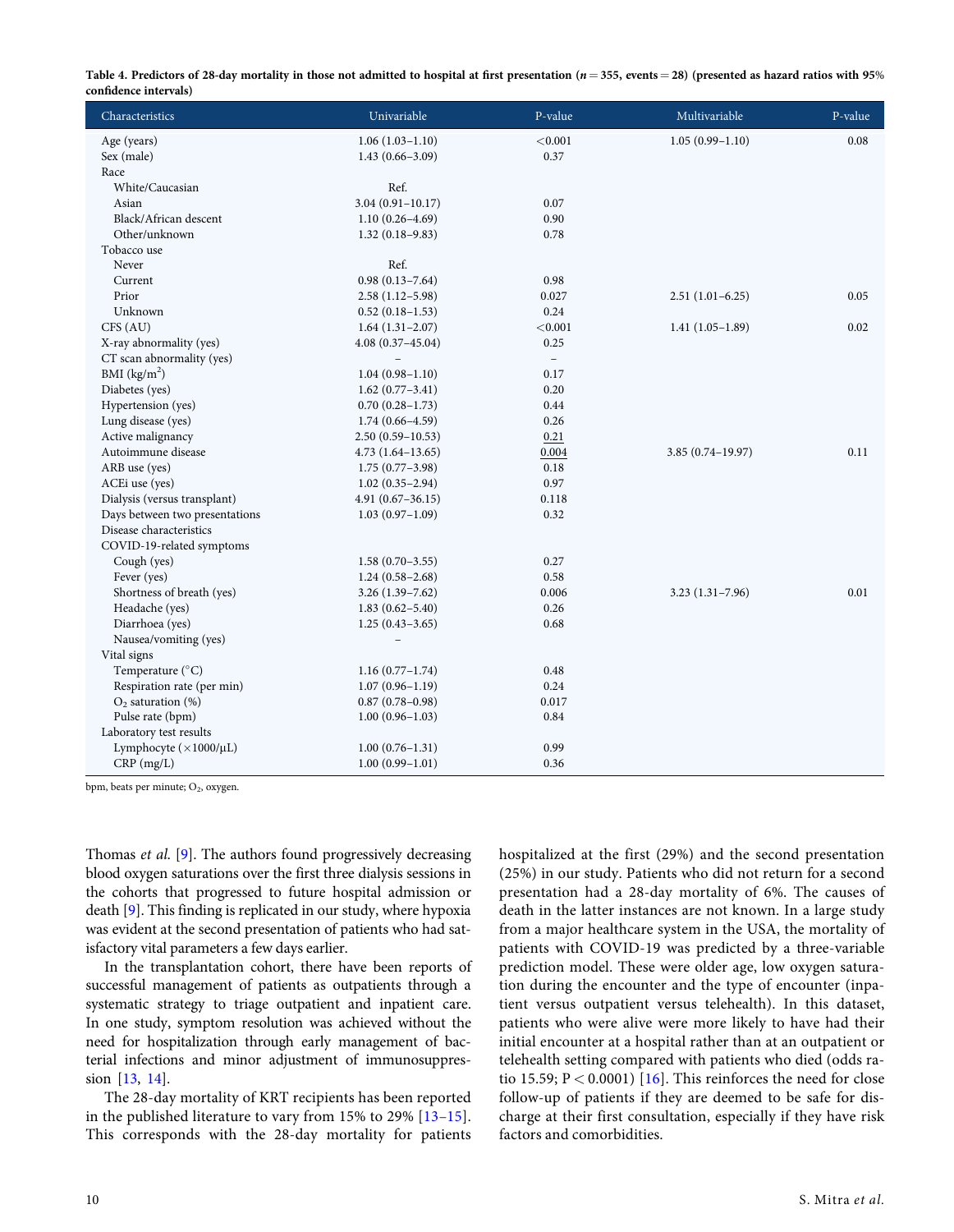The key strength of our study is that it was performed in reallife conditions during the first wave of the pandemic, with access to complete sociodemographic and clinical datasets from multiple centres, including admissions data such as laboratory reports, diagnostic imaging and COVID-19 treatment data. Consequently this has allowed us to analyse the risk of hospital admission related to COVID-19 adjusted for confounders, thus minimizing possible bias. Our data highlight that supported outpatient care of patients on KRT is a viable management proposition for healthcare institutions. Although the reported prognosis predictors are not modifiable, knowing them can help us prioritize initial and follow-up care for these 'at-risk' patient groups.

Our study has its limitations. The lack of availability of widespread antigen or antibody testing during the first wave of the pandemic and the extent of disease transmission being unclear could have led to reporting bias, as some patients may have had mild symptoms and did not present to the hospital for evaluation. This is especially true for transplant recipients. More detailed virology data with strain types and viral load may have added strength to the prognostication criteria but were unavailable at the time. The study did not collect any centre-specific protocols for referrals, admissions or discharges. However, the median time between the first and second visit was 5 days (IQR 2–7), with worsening of disease symptoms in those who returned for a second visit [\(Table 2](#page-6-0)). Therefore it seems unlikely that centres would have adopted protocols to discharge or arrange revisits to hospitals on an elective basis during the pandemic. Second presentations were determined mainly by disease symptoms and severity.

Balancing safe patient care with available resources remains a priority as we encounter current and subsequent waves of the pandemic. This study provides some insights for clinicians to develop and adopt strategies for patient pathways when caring for outpatient kidney transplant and dialysis recipients. As with other illnesses, individual patient circumstances and clinical judgement must be factored into the decision to admit or not to admit to the hospital at any given point in time.

## DATA AVAILABILITY STATEMENT

Collaborators that entered data in ERACODA remain the owners of these data. The database information can therefore not be disclosed to any third party without the prior written consent of all data providers, but the database will be made available to the editorial offices of medical journals when requested. Research proposals can be submitted to the Working Group via COVID. 19.KRT@umcg.nl. If deemed of interest and methodologically sound by the Working Group and Advisory Board, the analyses needed for the proposal will be carried out by the Management Team.

# ACKNOWLEDGEMENTS

The ERACODA collaboration is an initiative to study the prognosis and risk factors for mortality due to COVID-19 in patients with a kidney transplant or on dialysis that is endorsed by the ERA-EDTA. The organizational structure contains a working group assisted by a management team and advisory Bbard. ERACODA Working Group members: C.F.M. Franssen, R.T. Gansevoort (coordinator), M.H. Hemmelder, L.B. Hilbrands and K.J. Jager. ERACODA Management Team members: R. Duivenvoorden, M. Noordzij and P. Vart. ERACODA Advisory Board members: D. Abramowicz, C. Basile, A. Covic, M. Crespo, Z.A. Massy, S. Mitra, E. Petridou, J.E. Sanchez and C. White. We thank all the people who entered information in ERACODA for their participation and especially all the healthcare workers who have taken care of the included COVID-19 patients. S.M. is supported by the National Institute for Health Research at Manchester, UK, and the Devices for Dignity MedTech & In vitro Diagnostics Co-operative, Sheffield, UK.

# FUNDING

ERACODA received unrestricted research grants from the ERA-EDTA, the Dutch Kidney Foundation, Baxter and Sandoz.

# AUTHORS' CONTRIBUTIONS

All authors contributed to data collection, study design, data analysis, interpretation and drafting of this article.

# CONFLICT OF INTEREST STATEMENT

The authors have no relevant conflicts of interest to declare.

#### APPENDIX 1

#### ERACODA Collaborators

Jeroen B. van der Net (Albert Schweitzer Hospital, Dordrecht, The Netherlands); Marie Essig (Ambroise Pare Hospital, APHP Paris-Saclay University, Boulogne Billancourt, France); Peggy W. G. du Buf-Vereijken, Betty van Ginneken and Nanda Maas (Amphia Hospital, Breda, The Netherlands); Liffert Vogt, Brigit C. van Jaarsveld, Kitty J. Jager, Frederike J. Bemelman, Farah Klingenberg-Salahova, Frederiek Heenan-Vos, Marc G. Vervloet and Azam Nurmohamed (Amsterdam UMC, Amsterdam, The Netherlands); Daniel Abramowicz and Sabine Verhofstede (Antwerp University Hospital, Antwerp, Belgium); Omar Maoujoud (Faculty of Medicine, Avicennes Military Hospital, Cadi Ayyad University, Marrakech, Morocco); Thomas Malfait (AZ Delta, Roeselare, Belgium); Jana Fialova (B. Braun Avitum, Litomerice, Czech Republic); Edoardo Melilli, Alexandre Favà, Josep M. Cruzado and Nuria Montero Perez (Hospitalet de Llobregat, Bellvitge University Hospital, Barcelona, Spain); Joy Lips (Bernhoven Hospital, Uden, The Netherlands); Harmen Krepel (Bravis Hospital, Roosendaal/Bergen op Zoom, The Netherlands); Harun Adilovic (Cantonal Hospital Zenica, Bosnia and Herzegovina); Maaike Hengst (Catharina Hospital, Eindhoven, The Netherlands); Andrzej Rydzewski (Central Clinical Hospital of the Ministry of Interior, Warsaw, Poland); Ryszard Gellert (Centre Hospitalier du Nord, Luxembourg and Centre of Postgraduate Medical Education, Warsaw, Poland); João Oliveira (Centrodial, São João da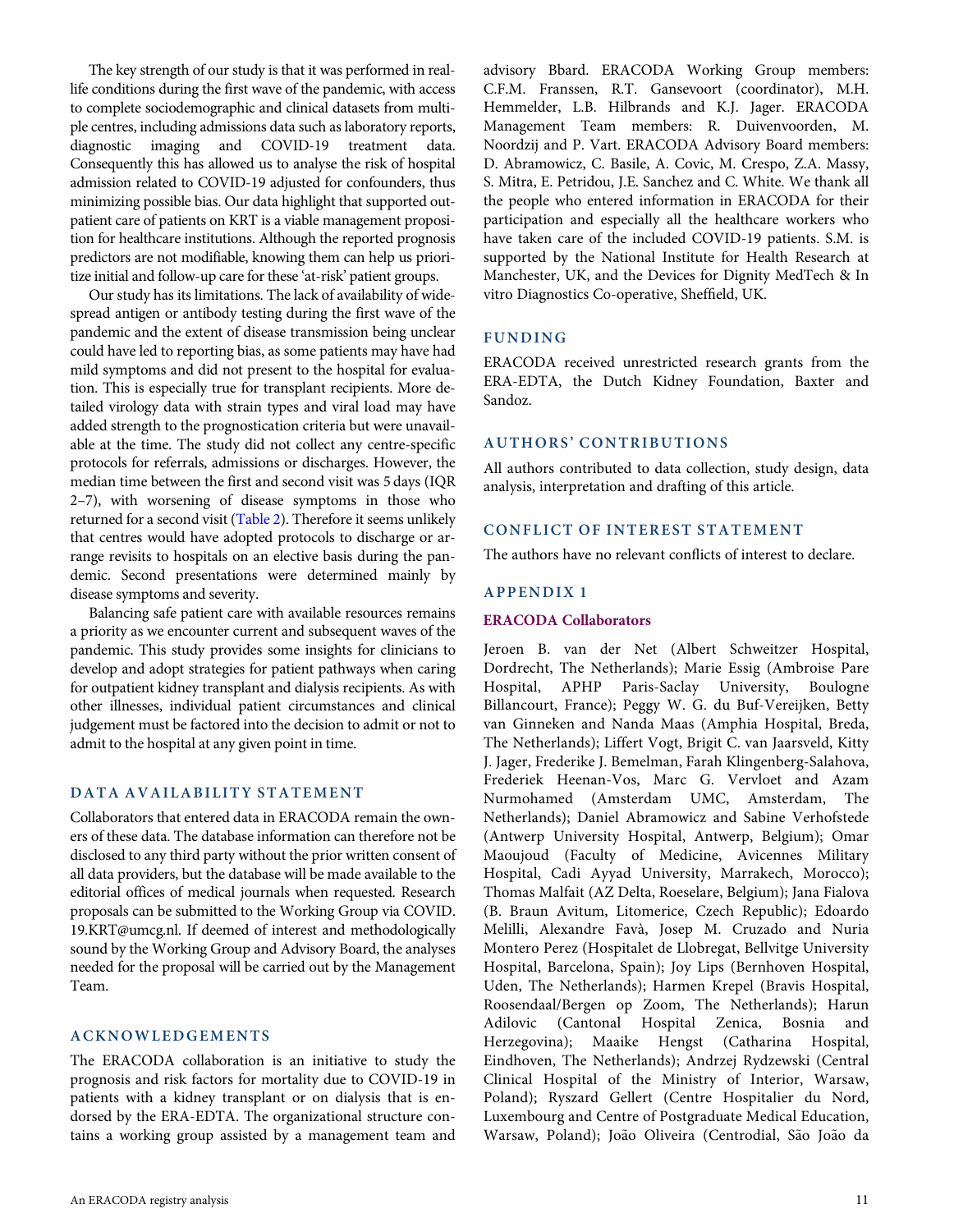Madeira, Portugal); Daniela G. Alferes (Centro Hospitalar Vila Nova de Gaia/Espinho, Vila Nova de Gaia, Portugal); Elena V. Zakharova (City Hospital n.a. S.P. Botkin, Moscow, Russia); Patrice Max Ambuehl, Andrea Walker and Rebecca Winzeler (City Hospital Waid, Zürich, Switzerland); Fanny Lepeytre, Clémentine Rabaté and Guy Rostoker (Claude Galien Hospital Ramsay santé, Quincy-sous-Sénart, France); Sofia Marques (Clínica de Hemodiálise de Felgueiras, Felgueiras, Portugal); Tijana Azasevac (Clinical Centre of Vojvodina, Novi Sad, Serbia); Dajana Katicic (Croatian Society of Nephrology, Dialysis and Transplantation, Zagreb, Croatia); Marc ten Dam (CWZ Nijmegen, Nijmegen, The Netherlands); Thilo Krüger (DaVita Geilenkirchen, Geilenkirchen, Germany); Szymon Brzosko (DaVita, Wrocław, Poland); Adriaan L. Zanen (Deventer Ziekenhuis, Deventer, The Netherlands); Susan J.J. Logtenberg (Dianet Dialysis Center, Utrecht, The Netherlands); Lutz Fricke (Dialysis Center Bochum, Bochum, Germany); Jeroen J.P. Slebe (Elyse Klinieken voor Nierzorg, Kerkrade, The Netherlands); Delphine Kemlin (Erasme Hospital, Brussels, Belgium); Jacqueline van de Wetering and Marlies E.J. Reinders (Erasmus Medical Center, Rotterdam, The Netherlands); Jaromir Eiselt and Lukas Kielberger (Faculty of Medicine in Pilsen, Charles University, Pilsen, Czech Republic); Hala S. El-Wakil (Faculty of Medicine, Alexandria University, Alexandria, Egypt); Martine A.M. Verhoeven (Franciscus Gasthuis and Vlietland, Rotterdam, The Netherlands); Cristina Canal and Carme Facundo (Fundacio´ Puigvert, Barcelona, Spain); Ana M. Ramos (Fundación Jiménez Díaz, Madrid, Spain); Alicja Debska-Slizien (Gdansk Medical University, Gdansk, Poland); Nicoline M.H. Veldhuizen (Gelre Hospital, Apeldoorn, The Netherlands); Eirini Tigka (General Hospital of Athens 'G. Gennimatas', Athens); Maria Anna Polyzou Konsta (General Hospital of Serres, Serres, Greece); Stylianos Panagoutsos (General University Hospital of Alexandroupolis, Alexandroupolis, Greece); Francesca Mallamaci, Adele Postorino and Francesco Cambareri (Grande Ospedale Metropolitano and CNR, Reggio Calabria, Italy); Adrian Covic, Irina Matceac, Ionut Nistor and Monica Cordos (Grigore T. Popa University of Medicine and Pharmacy, Iasi, Romania/Dr Ci Parhon Hospital, Iasi, Romania); J.H.M. Groeneveld and Jolanda Jousma (Haaglanden Medisch Centrum, Hague, The Netherlands); Marjolijn van Buren (Haga Hospital, Hague, The Netherlands); Fritz Diekmann (Hospital Clínic de Barcelona, Barcelona, Spain); Tiago Assis Pereira (Hospital Curry Cabral–Central Lisbon University Hospital Center, Lisbon, Portugal); Augusto Cesar S. Santos Jr. (HC-UFMG, CMN Contagem-MG, Unimed-BH, Contagem, Brazil); Carlos Arias-Cabrales, Marta Crespo, Laura Llinàs-Mallol, Anna Buxeda, Carla Burballa Tàrrega, Dolores Redondo-Pachon and Maria Dolores Arenas Jimenez (Hospital del Mar, Barcelona, Spain); Julia M. Hofstra (Hospital Gelderse

Vallei, Ede, The Netherlands); Antonio Franco (Hospital General of Alicante, Alicante, Spain); David Arroyo and Maria Luisa Rodríguez-Ferrero (Hospital General Universitario Gregorio Marañón, Madrid, Spain); Sagrario Balda Manzanos (Hospital Obispo Polanco, Salud Aragón, Spain); R. Haridian Sosa Barrios (Hospital Universitario Ramón y Cajal, Madrid, Spain); Gonçalo Ávila, Ivo Laranjinha and Catarina Mateus (Hospital de Santa Cruz, Centro Hospitalar de Lisboa Ocidental, Lisboa, Portugal); Wim Lemahieu (Imelda Hospital, Bonheiden, Belgium); Karlijn Bartelet (Isala, Zwolle, The Netherlands); Ahmet Burak Dirim, Mehmet Sukru Sever, Erol Demir, Seda Safak and Aydin Turkmen (Istanbul Faculty of Medicine, Istanbul University, Istanbul, Turkey); Daan A.M.J. Hollander (Jeroen Bosch Ziekenhuis, Den Bosch, The Netherlands); Stefan Büttner (Klinikum Aschaffenburg-Alzenau, Aschaffenburg, Germany); Aiko P.J. de Vries, Soufian Meziyerh, Danny van der Helm, Marko Mallat and Hanneke Bouwsma (Leiden University Medical Center, Leiden, The Netherlands); Sivakumar Sridharan (Lister Hospital, Stevenage, UK); Kristina Petruliene (Lithuanian University of Health Sciences, Kaunas, Lithuania); Sharon-Rose Maloney (Luzerner Kantonsspital, Luzern, Switzerland); Iris Verberk (Maasstad Ziekenhuis, Rotterdam, The Netherlands); Frank M. van der Sande and Maarten H.L. Christiaans (Maastricht University Medical Center, Maastricht, The Netherlands); N. MohanKumar (Manipal Hospital, Bangalore, India); Marina Di Luca (Marche Nord Hospital, Pesaro, Italy); Serhan Z. Tuğlular (Marmara University School of Medicine, Istanbul, Turkey); Andrea Kramer (Martini Ziekenhuis, Groningen, The Netherlands); Charles Beerenhout (Maxima Medisch Centrum, Veldhoven, The Netherlands); Peter T. Luik (Meander Medisch Centrum, Amersfoort, The Netherlands); Julia Kerschbaum (Austrian Dialysis and Transplant Registry, Rohr, Austria); Martin Tiefenthaler (Medical University Innsbruck, Innsbruck, Austria); Bruno Watschinger (Medical University of Vienna, Vienna, Austria); Aaltje Y. Adema (Medisch Centrum Leeuwarden, Leeuwarden, The Netherlands); Vadim A. Stepanov and Alexey B. Zulkarnaev (Moscow Regional Research and Clinical Institute, Moscow, Russia); Kultigin Turkmen (Meram School of Medicine, Necmettin Erbakan University, Konya, Turkey); Anselm Fliedner (Nierenzentrum Reutlingen-Tübingen, Reutlingen, Germany); Anders Asberg and Geir Mjoen (Norwegian Renal Registry, Oslo University Hospital, Rikshospitalet, Olso, Norway); Hitoshi Miyasato (Okinawa Chubu Hospital, Nakagami, Japan); Carola W.H. de Fijter (OLVG, Amsterdam, The Netherlands); Nicola Mongera (Ospedale S. Maurizio, Bolzano, Italy); Stefano Pini (Padua University Hospital, Padua, Italy); Consuelo de Biase, Raphaël Duivenvoorden, Luuk Hilbrands, Angele Kerckhoffs, Anne-Els van de Logt and Rutger Maas (Radboud University Medical Center, Nijmegen, The Netherlands); Olga Lebedeva (Regional Clinical Hospital, Yaroslavl, Russia); Veronica Lopez (Regional Hospital of